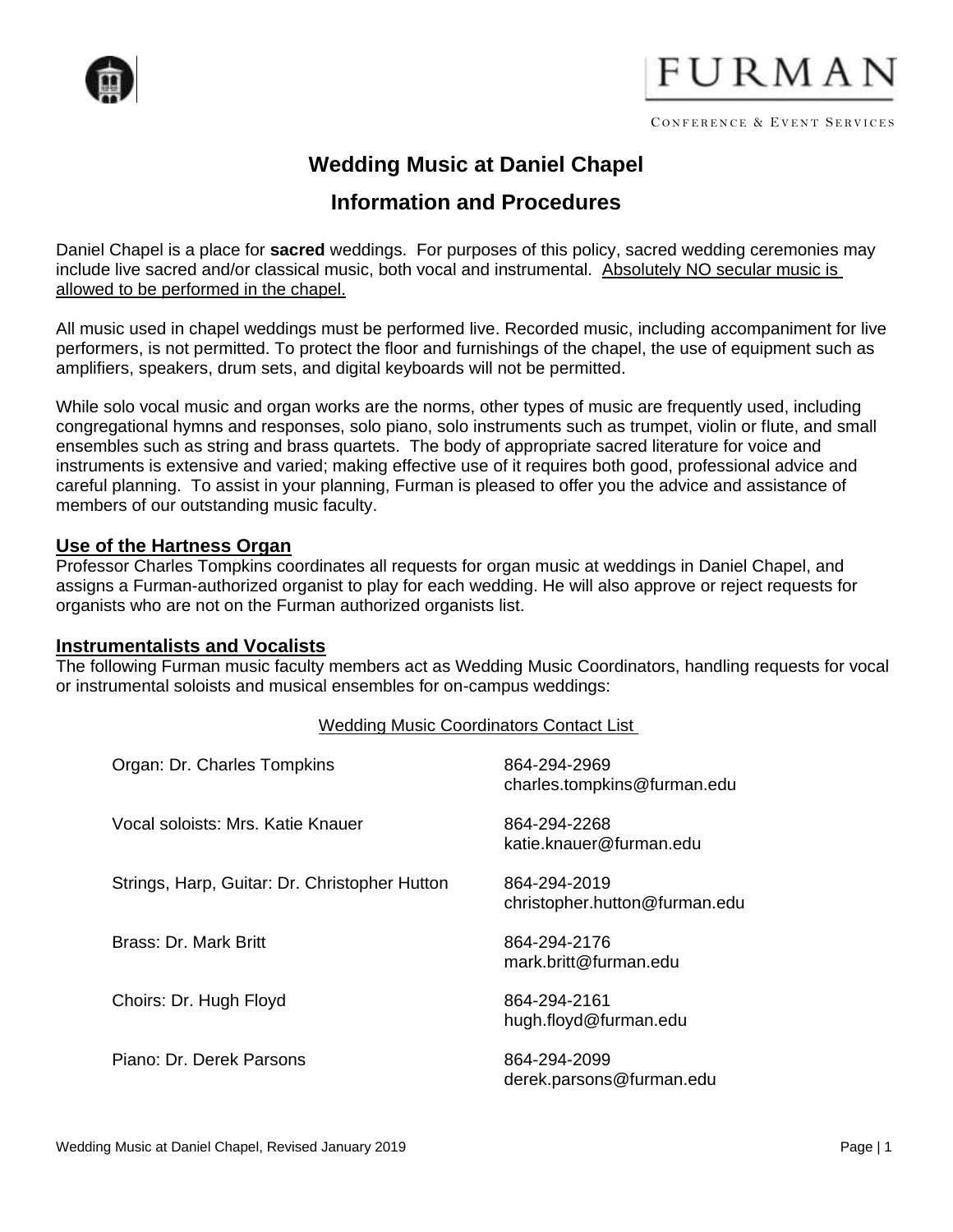#### **How to coordinate a vocal or instrumental soloist or ensemble**

When a wedding party wishes to have a vocal or instrumental soloist, or ensemble (i.e. choir, brass quartet, string quartet), they have two options:

**Option 1:** The wedding party may obtain the musicians themselves. In such cases, contracts and fees will be negotiated by the wedding party and the musician(s), and the wedding party will pay the musician(s) directly.

**Option 2:** The wedding party may ask that a Furman Wedding Music Coordinator obtain a soloist or an ensemble for them. In that case:

1. The wedding party is referred to the appropriate Wedding Music Coordinator by their wedding director, the staff of Conference and Event Services, or by Charles Tompkins.

2. The Wedding Music Coordinator then does the following:

- Confers with the wedding party, answering any questions they may have and making sure they understand policies / fees / etc.
- Arranges for the requested soloist(s) or ensemble(s), giving the soloist(s) or ensemble leader(s) the wedding party's contact information, and asking that they get in touch with the wedding party immediately
- Informs the wedding party that the requested musicians have been arranged for, gives the wedding party the musicians' contact information, and asks that they get in touch with the musician(s) immediately
- E-mails Conference and Event Services (younts@furman.edu), notifying them of the arrangements that have been made, giving the name of the musician(s) and their fee(s).

After receiving this e-mail, Conference & Event Services staff will issue an invoice to the wedding party; this invoice contains the Wedding Music Coordinator's fee (\$50 / soloist, \$100 / ensemble).

Other duties to be handled or assigned by the Wedding Music Coordinator are gathering and mailing music and parts (to the soloist or ensemble); arranging for rehearsals (for soloists, with the organist or pianist; for ensembles, rehearsals for the group); and, as necessary, assisting the soloist or ensemble with selection of repertory to be performed at the wedding.

All musicians whose services have been arranged through the Wedding Music Coordinators are paid by Furman; therefore, each must have a W9 form on file with the University.

#### **Musicians' Fees for Daniel Chapel**

Listed below are fees and policies for faculty/professional and student musicians.

| <b>Organist</b>                      | \$450 for Ceremony & Rehearsal (required)                       |                        |
|--------------------------------------|-----------------------------------------------------------------|------------------------|
| <b>Pianist</b> (as primary musician) | \$350 for Ceremony<br>Rehearsal additional \$100 (not required) |                        |
|                                      | <b>Furman Faculty/Professional*</b>                             | <b>Furman Student*</b> |
| <b>Vocal/Instrumental Soloists</b>   | \$200 per soloist                                               | \$100 per soloist      |
| <b>Harp Soloists</b>                 | \$300                                                           | \$200                  |
| <b>String/Brass Quartet</b>          | \$800                                                           | \$400                  |
| <b>Brass Quintet</b>                 | \$1,000                                                         | \$500                  |

Wedding Music at Daniel Chapel, Revised January 2019 **Page 12** And 2019 Page | 2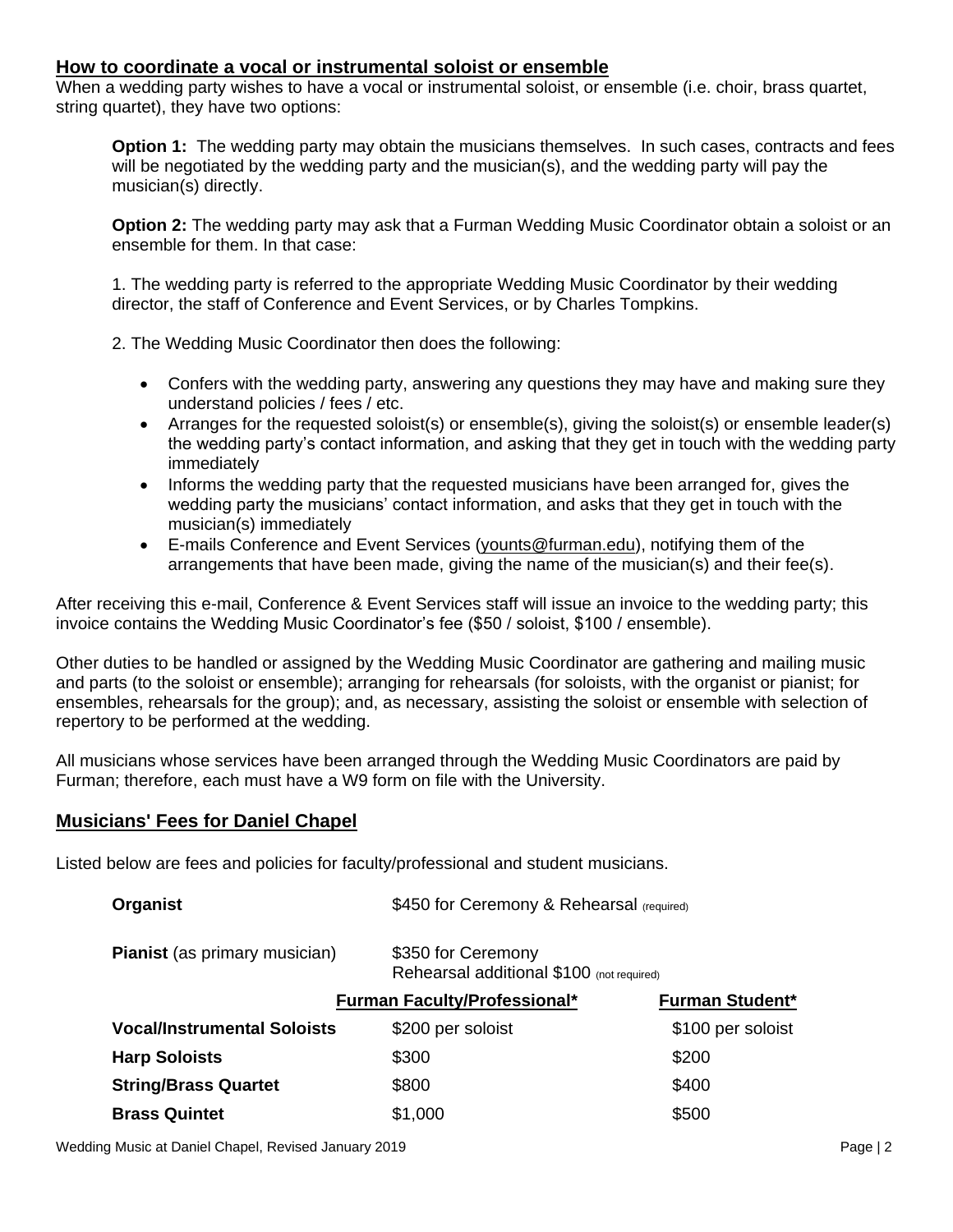\*The above fees do not include attendance at the wedding rehearsal. An additional fee of \$100.00 per musician (Furman faculty / professional) and \$50.00 per musician (Furman students) is charged for attendance at the rehearsal, up to 1.5 hours duration.

A single separate rehearsal of one hour length is included in the above fees for vocal and instrumental soloists who will be accompanied by organ or piano. Rehearsals with vocal and instrumental soloists who will be accompanied by Furman string and/or wind players may be scheduled upon request; the fees and length of time for each additional musical rehearsal are the same as for the wedding rehearsal.

The fees quoted above include 30 minutes of prelude music; processionals for attendants and bride; recessional; 1-2 pieces during the ceremony; and 10 minutes of postlude music following the recessional.

Requests for music requiring significant additional preparation / rehearsal time will be billed at a negotiated rate. These may include, but are not limited to, preparation of music not listed on the online repertory sheets, as well as arranging of music and/or copying of parts.

Please note that student soloists / ensembles may not be available at certain times of the year: e.g. Spring Break, Summer Break, Fall Break, Winter Break, and Easter weekend. In addition, student brass players are generally not available on fall weekends with home Furman football games.

Instrumental ensembles may also be obtained through the Greenville Symphony Orchestra. For information on rates and availability, please call the GSO's office at 864-232-0344.

#### **Procedures for Payment of Musicians:**

A letter of agreement confirming the hiring of an organist and/or other musicians hired by a Furman Wedding Music Coordinator will be sent to the wedding party. This letter should be signed and returned to the Furman Office of Conference and Event Services upon receipt, and no later than 60 days before the date of the wedding.

Fees will be added to the invoice issued with your contract for the rental of Daniel Chapel. The Wedding Music Coordinator's fee will also be added to this invoice. All musicians' fees, and the Wedding Music Coordinator fee, must be paid in full no later than 60 days prior to your wedding date.

#### **In Case of Cancellation:**

If the services of the organist are cancelled prior to 60 days before the wedding date, a \$100 administrative fee will be retained/invoiced. If the services of the organist are cancelled within the 60 day period prior to the wedding date, the organist's full fee will be retained/invoiced.

If the services of other musicians hired by a Furman Wedding Music Coordinator are cancelled prior to 60 days before the wedding date, the Wedding Music Coordinator's fee will be retained/invoiced. If the services of the musicians are cancelled within the 60 day period prior to the wedding date, the full fees for all musicians hired will be retained/invoiced, in addition to the Wedding Music Coordinator fee.